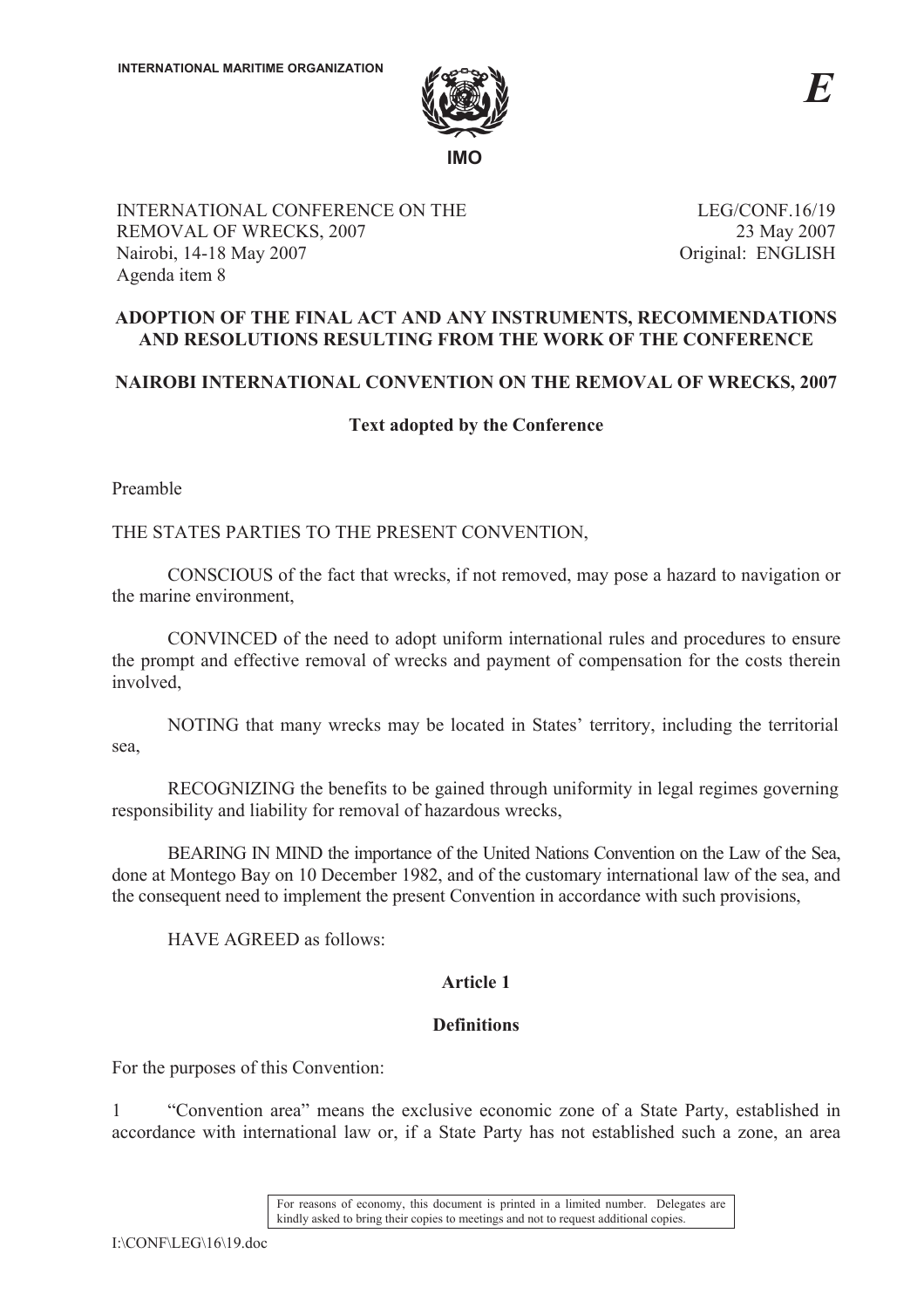beyond and adjacent to the territorial sea of that State determined by that State in accordance with international law and extending not more than 200 nautical miles from the baselines from which the breadth of its territorial sea is measured.

2 "Ship" means a seagoing vessel of any type whatsoever and includes hydrofoil boats, air-cushion vehicles, submersibles, floating craft and floating platforms, except when such platforms are on location engaged in the exploration, exploitation or production of seabed mineral resources.

3 "Maritime casualty" means a collision of ships, stranding or other incident of navigation, or other occurrence on board a ship or external to it, resulting in material damage or imminent threat of material damage to a ship or its cargo.

4 "Wreck", following upon a maritime casualty, means:

- (a) a sunken or stranded ship; or
- (b) any part of a sunken or stranded ship, including any object that is or has been on board such a ship; or
- (c) any object that is lost at sea from a ship and that is stranded, sunken or adrift at sea; or
- (d) a ship that is about, or may reasonably be expected, to sink or to strand, where effective measures to assist the ship or any property in danger are not already being taken.
- 5 "Hazard" means any condition or threat that:
	- (a) poses a danger or impediment to navigation; or
	- (b) may reasonably be expected to result in major harmful consequences to the marine environment, or damage to the coastline or related interests of one or more States.

6 "Related interests" means the interests of a coastal State directly affected or threatened by a wreck, such as:

- (a) maritime coastal, port and estuarine activities, including fisheries activities, constituting an essential means of livelihood of the persons concerned;
- (b) tourist attractions and other economic interests of the area concerned;
- (c) the health of the coastal population and the wellbeing of the area concerned, including conservation of marine living resources and of wildlife; and
- (d) offshore and underwater infrastructure.

7 "Removal" means any form of prevention, mitigation or elimination of the hazard created by a wreck. "Remove", "removed" and "removing" shall be construed accordingly.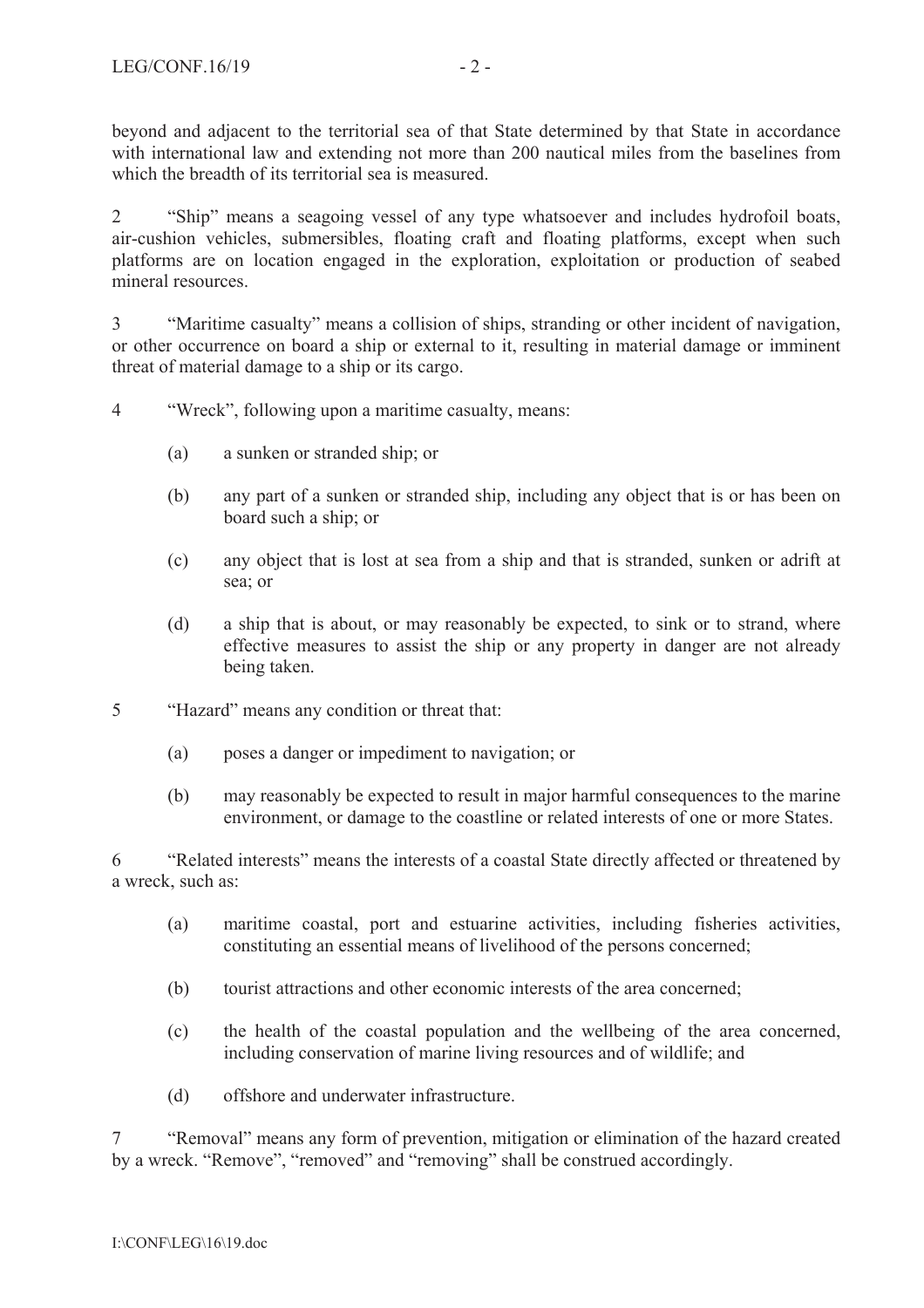8 "Registered owner" means the person or persons registered as the owner of the ship or, in the absence of registration, the person or persons owning the ship at the time of the maritime casualty. However, in the case of a ship owned by a State and operated by a company which in that State is registered as the operator of the ship, "registered owner" shall mean such company.

9 "Operator of the ship" means the owner of the ship or any other organization or person such as the manager, or the bareboat charterer, who has assumed the responsibility for operation of the ship from the owner of the ship and who, on assuming such responsibility, has agreed to take over all duties and responsibilities established under the International Safety Management Code, as amended .

10 "Affected State" means the State in whose Convention area the wreck is located.

11 "State of the ship's registry" means, in relation to a registered ship, the State of registration of the ship and, in relation to an unregistered ship, the State whose flag the ship is entitled to fly.

12 "Organization" means the International Maritime Organization.

13 "Secretary-General" means the Secretary-General of the Organization.

## **Article 2**

#### **Objectives and general principles**

1 A State Party may take measures in accordance with this Convention in relation to the removal of a wreck which poses a hazard in the Convention area.

2 Measures taken by the Affected State in accordance with paragraph 1 shall be proportionate to the hazard.

3 Such measures shall not go beyond what is reasonably necessary to remove a wreck which poses a hazard and shall cease as soon as the wreck has been removed; they shall not unnecessarily interfere with the rights and interests of other States including the State of the ship's registry, and of any person, physical or corporate, concerned.

4 The application of this Convention within the Convention area shall not entitle a State Party to claim or exercise sovereignty or sovereign rights over any part of the high seas.

5 States Parties shall endeavour to co-operate when the effects of a maritime casualty resulting in a wreck involve a State other than the Affected State.

<sup>×</sup> Refer to the International Management Code for the Safe Operation of Ships and for Pollution Prevention, adopted by the Assembly of the International Maritime Organization by resolution A.741(18), as amended.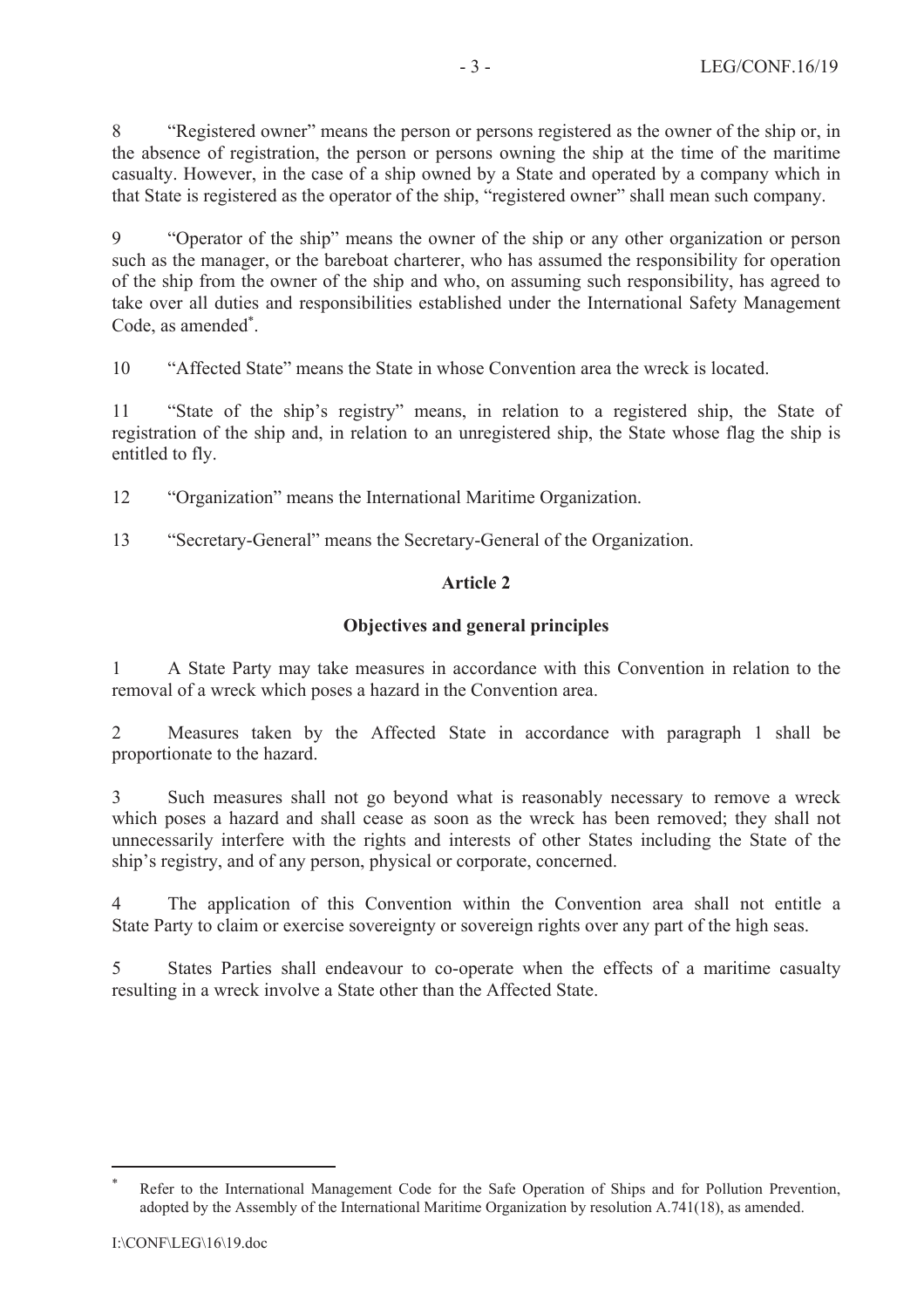## **Scope of application**

1 Except as otherwise provided in this Convention, this Convention shall apply to wrecks in the Convention area.

2 A State Party may extend the application of this Convention to wrecks located within its territory, including the territorial sea, subject to article 4, paragraph 4. In that case, it shall notify the Secretary-General accordingly, at the time of expressing its consent to be bound by this Convention or at any time thereafter. When a State Party has made a notification to apply this Convention to wrecks located within its territory, including the territorial sea, this is without prejudice to the rights and obligations of that State to take measures in relation to wrecks located in its territory, including the territorial sea, other than locating, marking and removing them in accordance with this Convention. The provisions of articles 10, 11 and 12 of this Convention shall not apply to any measures so taken other than those referred to in articles 7, 8 and 9 of this Convention.

3 When a State Party has made a notification under paragraph 2, the "Convention area" of the Affected State shall include the territory, including the territorial sea, of that State Party.

4 A notification made under paragraph 2 above shall take effect for that State Party, if made before entry into force of this Convention for that State Party, upon entry into force. If notification is made after entry into force of this Convention for that State Party, it shall take effect six months after its receipt by the Secretary-General.

5 A State Party that has made a notification under paragraph 2 may withdraw it at any time by means of a notification of withdrawal to the Secretary-General. Such notification of withdrawal shall take effect six months after its receipt by the Secretary-General, unless the notification specifies a later date.

# **Article 4**

## **Exclusions**

1 This Convention shall not apply to measures taken under the International Convention relating to Intervention on the High Seas in Cases of Oil Pollution Casualties, 1969, as amended, or the Protocol relating to Intervention on the High Seas in Cases of Pollution by Substances other than Oil, 1973, as amended.

2 This Convention shall not apply to any warship or other ship owned or operated by a State and used, for the time being, only on Government non-commercial service, unless that State decides otherwise.

3 Where a State Party decides to apply this Convention to its warships or other ships as described in paragraph 2, it shall notify the Secretary-General, thereof, specifying the terms and conditions of such application.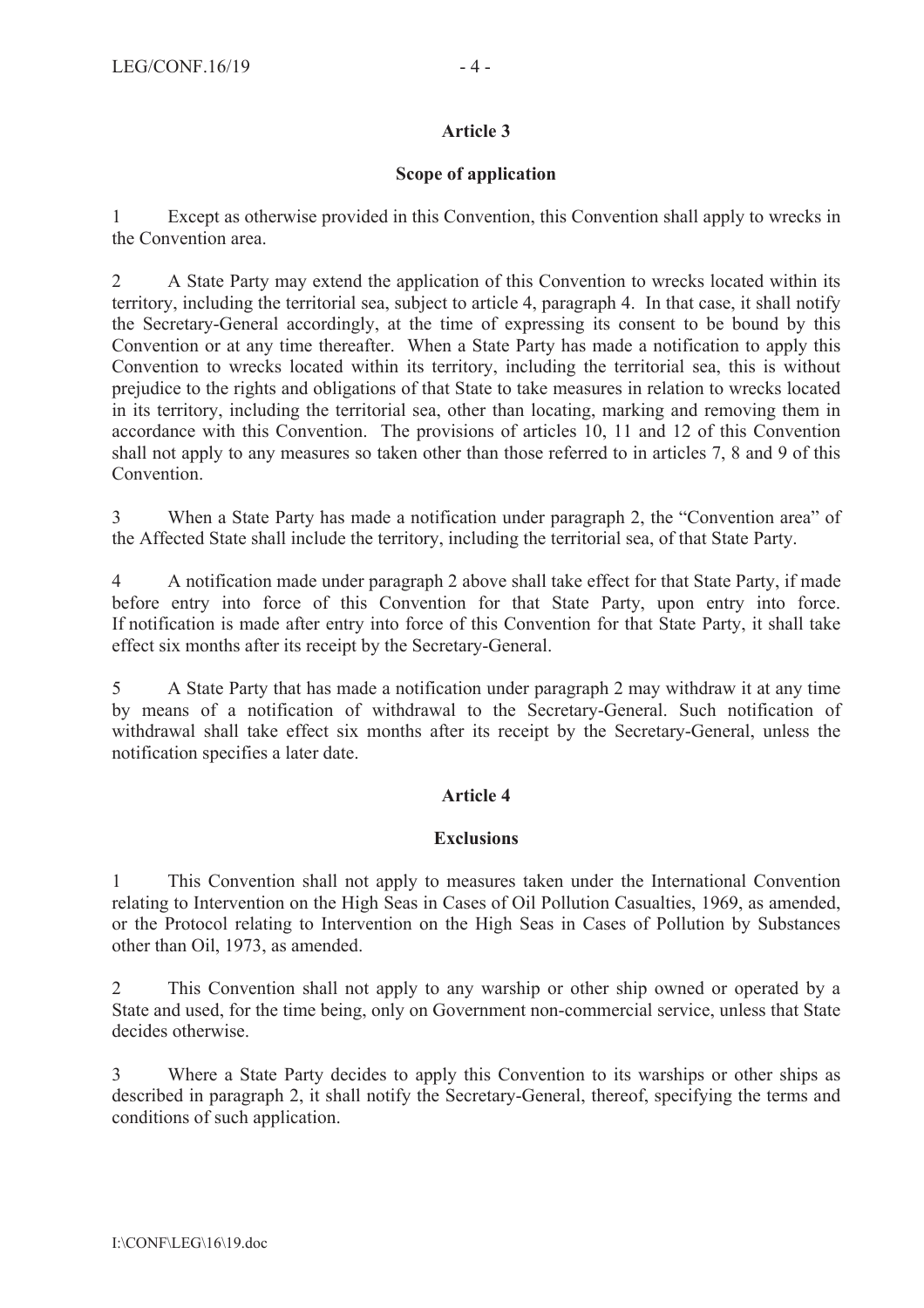- 4 (a) When a State Party has made a notification under article 3, paragraph 2, the following provisions of this Convention shall not apply in its territory, including the territorial sea:
	- (i) Article 2, paragraph 4;
	- (ii) Article 9, paragraphs  $1, 5, 7, 8, 9$  and  $10$ ; and
	- (iii) Article 15.
	- (b) Article 9, paragraph 4, insofar as it applies to the territory, including the territorial sea of a State Party, shall read:

Subject to the national law of the Affected State, the registered owner may contract with any salvor or other person to remove the wreck determined to constitute a hazard on behalf of the owner. Before such removal commences, the Affected State may lay down conditions for such removal only to the extent necessary to ensure that the removal proceeds in a manner that is consistent with considerations of safety and protection of the marine environment.

#### **Article 5**

#### **Reporting wrecks**

1 A State Party shall require the master and the operator of a ship flying its flag to report to the Affected State without delay when that ship has been involved in a maritime casualty resulting in a wreck. To the extent that the reporting obligation under this article has been fulfilled either by the master or the operator of the ship, the other shall not be obliged to report.

2 Such reports shall provide the name and the principal place of business of the registered owner and all the relevant information necessary for the Affected State to determine whether the wreck poses a hazard in accordance with article 6, including:

- (a) the precise location of the wreck;
- (b) the type, size and construction of the wreck;
- (c) the nature of the damage to, and the condition of, the wreck;
- (d) the nature and quantity of the cargo, in particular any hazardous and noxious substances; and
- (e) the amount and types of oil, including bunker oil and lubricating oil, on board.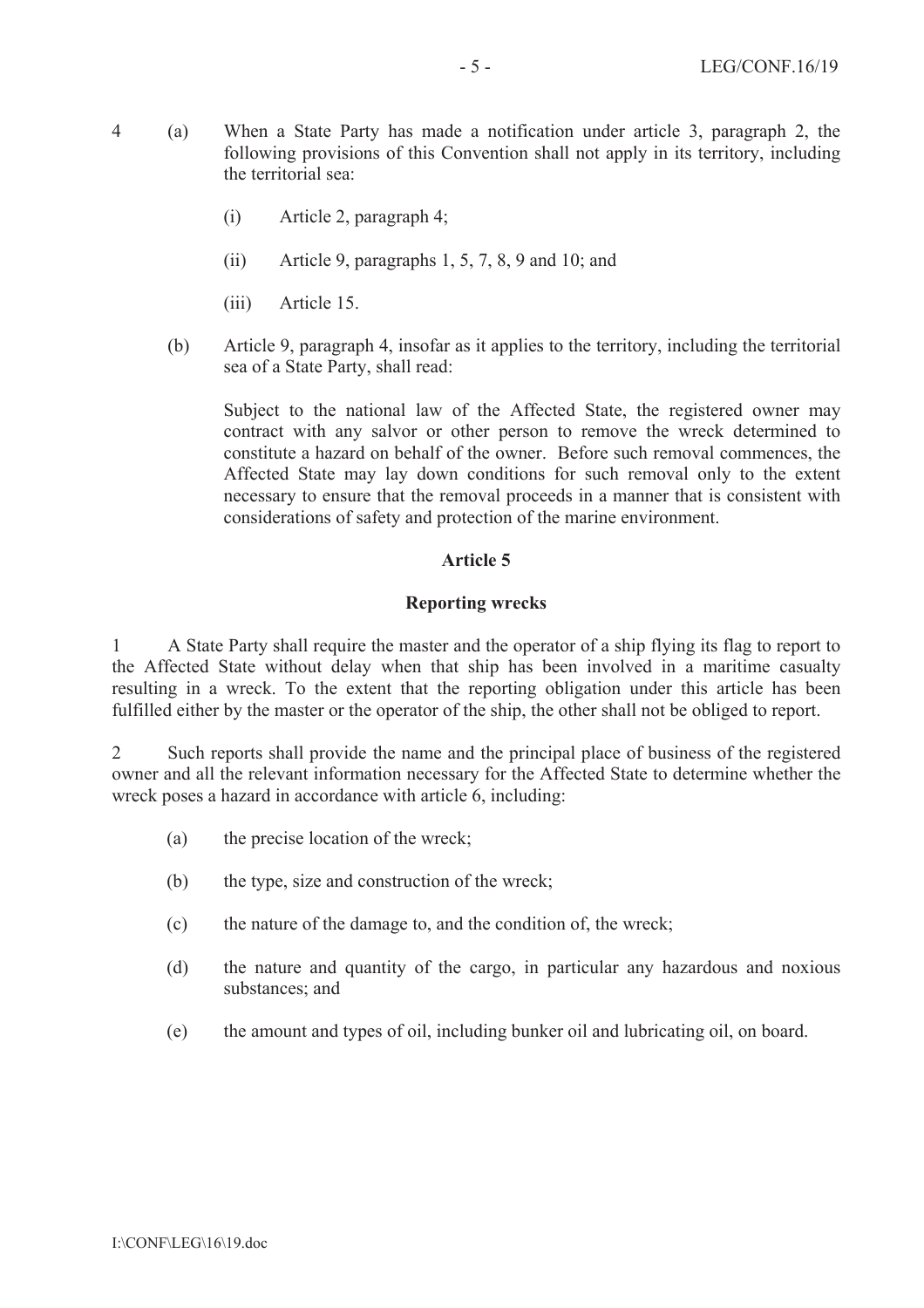## **Determination of hazard**

When determining whether a wreck poses a hazard, the following criteria should be taken into account by the Affected State:

- (a) the type, size and construction of the wreck;
- (b) depth of the water in the area;
- (c) tidal range and currents in the area;
- (d) particularly sensitive sea areas identified and, as appropriate, designated in accordance with guidelines adopted by the Organization<sup>\*</sup>, or a clearly defined area of the exclusive economic zone where special mandatory measures have been adopted pursuant to article 211, paragraph 6, of the United Nations Convention on the Law of the Sea, 1982;
- (e) proximity of shipping routes or established traffic lanes;
- (f) traffic density and frequency;
- (g) type of traffic;
- (h) nature and quantity of the wreck's cargo, the amount and types of oil (such as bunker oil and lubricating oil) on board the wreck and, in particular, the damage likely to result should the cargo or oil be released into the marine environment;
- (i) vulnerability of port facilities;
- (j) prevailing meteorological and hydrographical conditions;
- (k) submarine topography of the area;
- (l) height of the wreck above or below the surface of the water at lowest astronomical tide;
- (m) acoustic and magnetic profiles of the wreck;
- (n) proximity of offshore installations, pipelines, telecommunications cables and similar structures; and
- (o) any other circumstances that might necessitate the removal of the wreck.

<sup>×</sup> Refer to the revised Guidelines for the Identification and Designation of Particularly Sensitive Sea Areas, adopted by the Assembly of the International Maritime Organization by resolution A.982(24), as amended.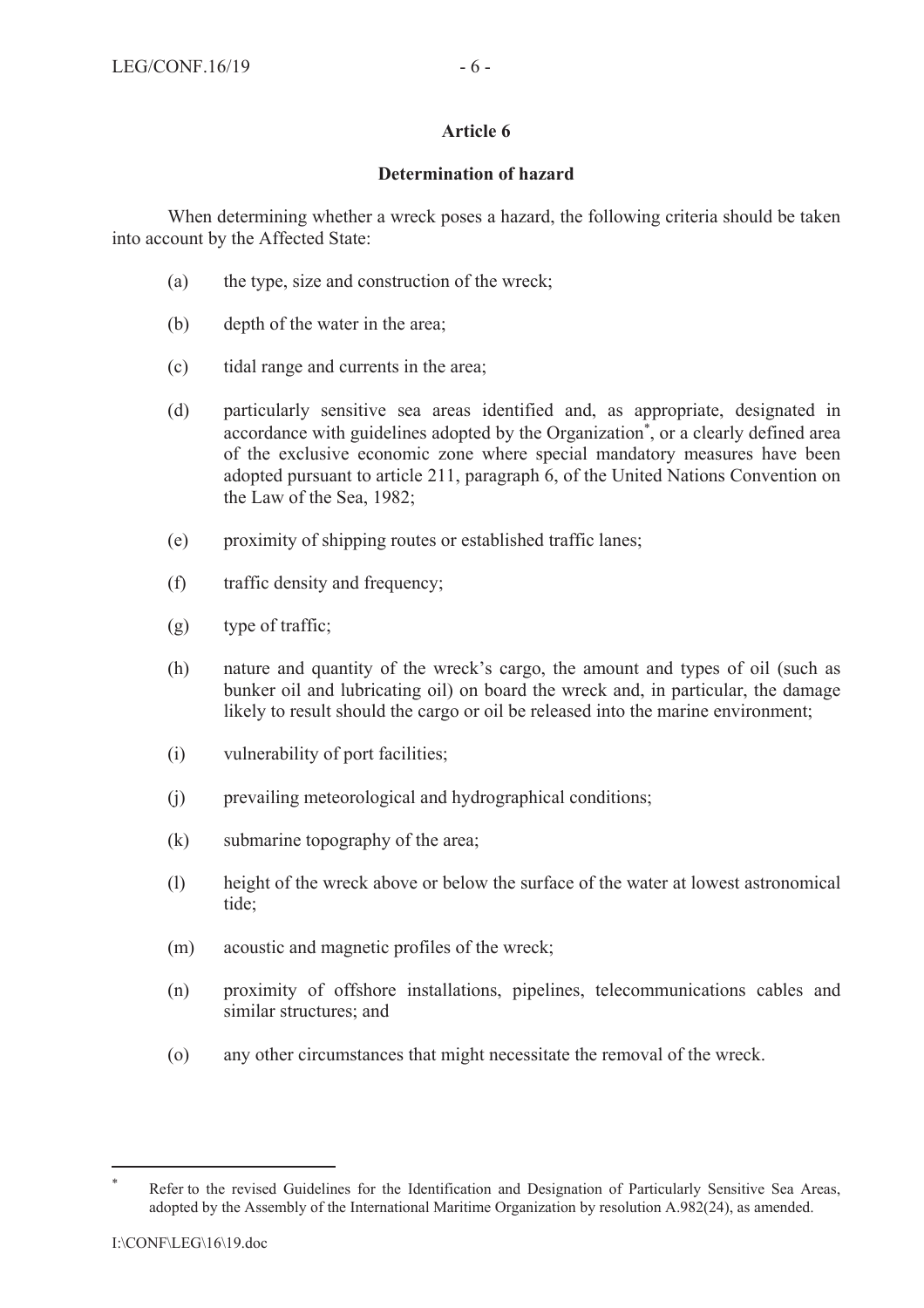### **Locating wrecks**

1 Upon becoming aware of a wreck, the Affected State shall use all practicable means, including the good offices of States and organizations, to warn mariners and the States concerned of the nature and location of the wreck as a matter of urgency.

2 If the Affected State has reason to believe that a wreck poses a hazard, it shall ensure that all practicable steps are taken to establish the precise location of the wreck.

## **Article 8**

#### **Marking of wrecks**

1 If the Affected State determines that a wreck constitutes a hazard, that State shall ensure that all reasonable steps are taken to mark the wreck.

2 In marking the wreck, all practicable steps shall be taken to ensure that the markings conform to the internationally accepted system of buoyage in use in the area where the wreck is **located** 

3 The Affected State shall promulgate the particulars of the marking of the wreck by use of all appropriate means, including the appropriate nautical publications.

#### **Article 9**

#### **Measures to facilitate the removal of wrecks**

1 If the Affected State determines that a wreck constitutes a hazard, that State shall immediately:

- (a) inform the State of the ship's registry and the registered owner; and
- (b) proceed to consult the State of the ship's registry and other States affected by the wreck regarding measures to be taken in relation to the wreck.

2 The registered owner shall remove a wreck determined to constitute a hazard.

3 When a wreck has been determined to constitute a hazard, the registered owner, or other interested party, shall provide the competent authority of the Affected State with evidence of insurance or other financial security as required by article 12.

4 The registered owner may contract with any salvor or other person to remove the wreck determined to constitute a hazard on behalf of the owner. Before such removal commences, the Affected State may lay down conditions for such removal only to the extent necessary to ensure that the removal proceeds in a manner that is consistent with considerations of safety and protection of the marine environment.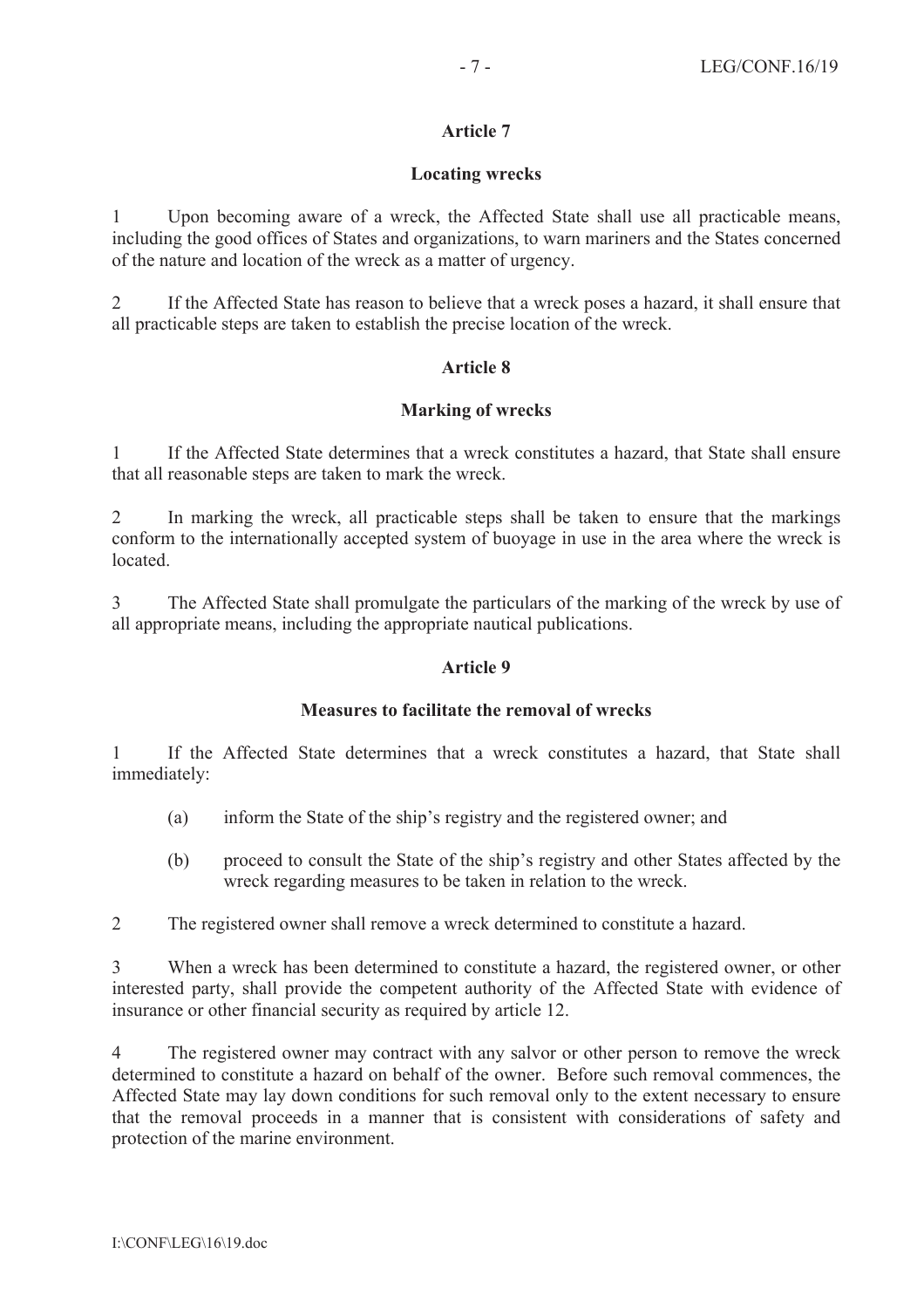5 When the removal referred to in paragraphs 2 and 4 has commenced, the Affected State may intervene in the removal only to the extent necessary to ensure that the removal proceeds effectively in a manner that is consistent with considerations of safety and protection of the marine environment.

6 The Affected State shall:

- (a) set a reasonable deadline within which the registered owner must remove the wreck, taking into account the nature of the hazard determined in accordance with article 6;
- (b) inform the registered owner in writing of the deadline it has set and specify that, if the registered owner does not remove the wreck within that deadline, it may remove the wreck at the registered owner's expense; and
- (c) inform the registered owner in writing that it intends to intervene immediately in circumstances where the hazard becomes particularly severe.

7 If the registered owner does not remove the wreck within the deadline set in accordance with paragraph 6(a), or the registered owner cannot be contacted, the Affected State may remove the wreck by the most practical and expeditious means available, consistent with considerations of safety and protection of the marine environment.

8 In circumstances where immediate action is required and the Affected State has informed the State of the ship's registry and the registered owner accordingly, it may remove the wreck by the most practical and expeditious means available, consistent with considerations of safety and protection of the marine environment.

9 States Parties shall take appropriate measures under their national law to ensure that their registered owners comply with paragraphs 2 and 3.

10 States Parties give their consent to the Affected State to act under paragraphs 4 to 8, where required.

11 The information referred to in this article shall be provided by the Affected State to the registered owner identified in the reports referred to in article 5, paragraph 2.

## **Article 10**

## **Liability of the owner**

1 Subject to article 11, the registered owner shall be liable for the costs of locating, marking and removing the wreck under articles 7, 8 and 9, respectively, unless the registered owner proves that the maritime casualty that caused the wreck:

- (a) resulted from an act of war, hostilities, civil war, insurrection, or a natural phenomenon of an exceptional, inevitable and irresistible character;
- (b) was wholly caused by an act or omission done with intent to cause damage by a third party; or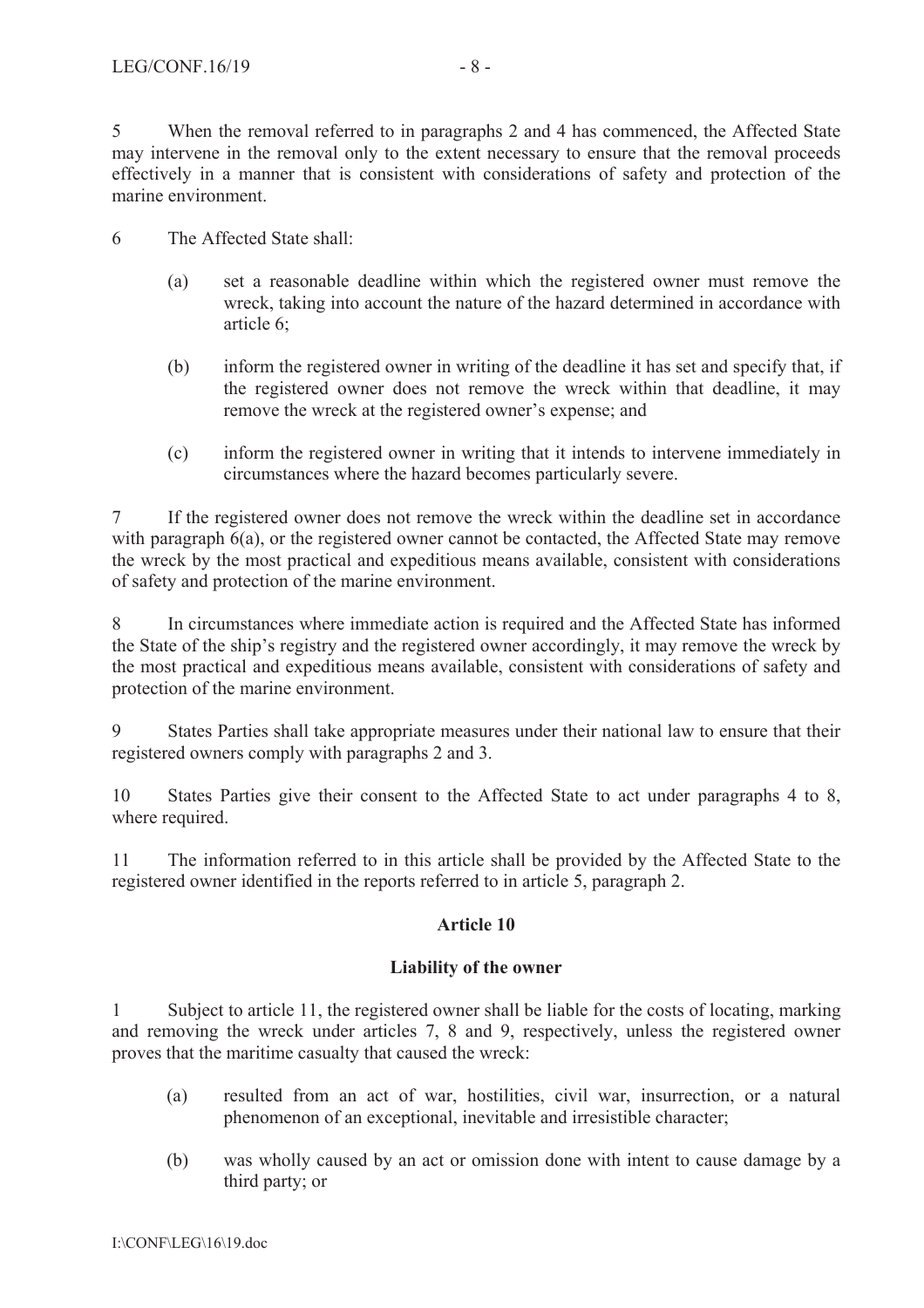(c) was wholly caused by the negligence or other wrongful act of any Government or other authority responsible for the maintenance of lights or other navigational aids in the exercise of that function.

2 Nothing in this Convention shall affect the right of the registered owner to limit liability under any applicable national or international regime, such as the Convention on Limitation of Liability for Maritime Claims, 1976, as amended.

3 No claim for the costs referred to in paragraph 1 may be made against the registered owner otherwise than in accordance with the provisions of this Convention. This is without prejudice to the rights and obligations of a State Party that has made a notification under article 3, paragraph 2, in relation to wrecks located in its territory, including the territorial sea, other than locating, marking and removing in accordance with this Convention.

4 Nothing in this article shall prejudice any right of recourse against third parties.

#### **Article 11**

#### **Exceptions to liability**

1 The registered owner shall not be liable under this Convention for the costs mentioned in article 10, paragraph 1 if, and to the extent that, liability for such costs would be in conflict with:

- (a) the International Convention on Civil Liability for Oil Pollution Damage, 1969, as amended;
- (b) the International Convention on Liability and Compensation for Damage in Connection with the Carriage of Hazardous and Noxious Substances by Sea, 1996, as amended;
- (c) the Convention on Third Party Liability in the Field of Nuclear Energy, 1960, as amended, or the Vienna Convention on Civil Liability for Nuclear Damage, 1963, as amended; or national law governing or prohibiting limitation of liability for nuclear damage; or
- (d) the International Convention on Civil Liability for Bunker Oil Pollution Damage, 2001, as amended;

provided that the relevant convention is applicable and in force.

2 To the extent that measures under this Convention are considered to be salvage under applicable national law or an international convention, such law or convention shall apply to questions of the remuneration or compensation payable to salvors to the exclusion of the rules of this Convention.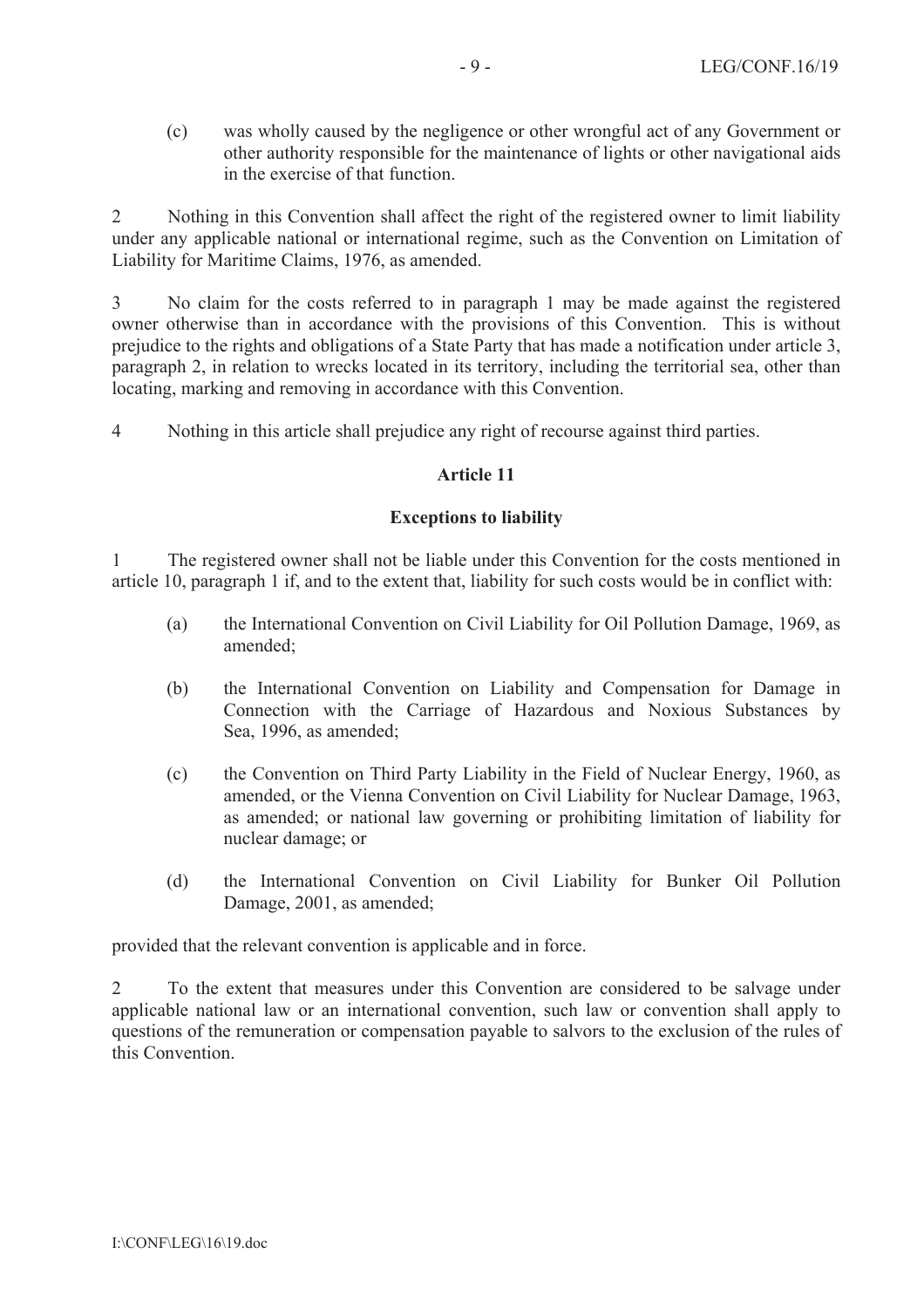## **Compulsory insurance or other financial security**

1 The registered owner of a ship of 300 gross tonnage and above and flying the flag of a State Party shall be required to maintain insurance or other financial security, such as a guarantee of a bank or similar institution, to cover liability under this Convention in an amount equal to the limits of liability under the applicable national or international limitation regime, but in all cases not exceeding an amount calculated in accordance with article 6(1)(b) of the Convention on Limitation of Liability for Maritime Claims, 1976, as amended.

2 A certificate attesting that insurance or other financial security is in force in accordance with the provisions of this Convention shall be issued to each ship of 300 gross tonnage and above by the appropriate authority of the State of the ship's registry after determining that the requirements of paragraph 1 have been complied with. With respect to a ship registered in a State Party, such certificate shall be issued or certified by the appropriate authority of the State of the ship's registry; with respect to a ship not registered in a State Party it may be issued or certified by the appropriate authority of any State Party. This compulsory insurance certificate shall be in the form of the model set out in the annex to this Convention, and shall contain the following particulars:

- (a) name of the ship, distinctive number or letters and port of registry;
- (b) gross tonnage of the ship;
- (c) name and principal place of business of the registered owner;
- (d) IMO ship identification number;
- (e) type and duration of security;
- (f) name and principal place of business of insurer or other person giving security and, where appropriate, place of business where the insurance or security is established; and
- (g) period of validity of the certificate, which shall not be longer than the period of validity of the insurance or other security.
- 3 (a) A State Party may authorize either an institution or an organization recognized by it to issue the certificate referred to in paragraph 2. Such institution or organization shall inform that State of the issue of each certificate. In all cases, the State Party shall fully guarantee the completeness and accuracy of the certificate so issued and shall undertake to ensure the necessary arrangements to satisfy this obligation.
	- (b) A State Party shall notify the Secretary-General of:
		- (i) the specific responsibilities and conditions of the authority delegated to an institution or organization recognized by it;
		- (ii) the withdrawal of such authority; and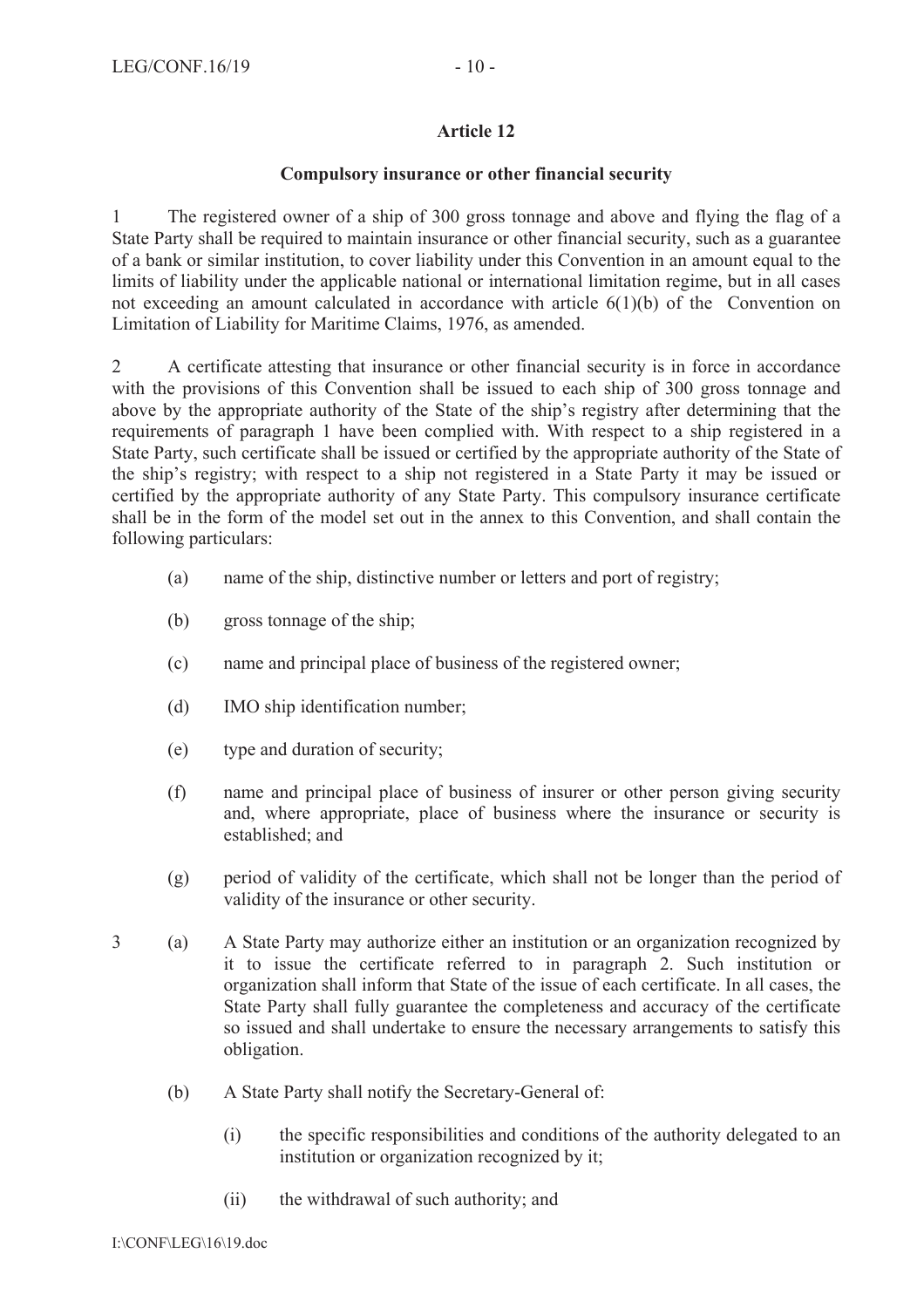(iii) the date from which such authority or withdrawal of such authority takes effect.

An authority delegated shall not take effect prior to three months from the date on which notification to that effect was given to the Secretary-General.

(c) The institution or organization authorized to issue certificates in accordance with this paragraph shall, as a minimum, be authorized to withdraw these certificates if the conditions under which they have been issued are not maintained. In all cases the institution or organization shall report such withdrawal to the State on whose behalf the certificate was issued.

4 The certificate shall be in the official language or languages of the issuing State. If the language used is not English, French or Spanish, the text shall include a translation into one of these languages and, where the State so decides, the official language(s) of the State may be omitted.

5 The certificate shall be carried on board the ship and a copy shall be deposited with the authorities who keep the record of the ship's registry or, if the ship is not registered in a State Party, with the authorities issuing or certifying the certificate.

6 An insurance or other financial security shall not satisfy the requirements of this article if it can cease for reasons other than the expiry of the period of validity of the insurance or security specified in the certificate under paragraph 2 before three months have elapsed from the date on which notice of its termination is given to the authorities referred to in paragraph 5 unless the certificate has been surrendered to these authorities or a new certificate has been issued within the said period. The foregoing provisions shall similarly apply to any modification, which results in the insurance or security no longer satisfying the requirements of this article.

7 The State of the ship's registry shall, subject to the provisions of this article and having regard to any guidelines adopted by the Organization on the financial responsibility of the registered owners, determine the conditions of issue and validity of the certificate.

8 Nothing in this Convention shall be construed as preventing a State Party from relying on information obtained from other States or the Organization or other international organizations relating to the financial standing of providers of insurance or financial security for the purposes of this Convention. In such cases, the State Party relying on such information is not relieved of its responsibility as a State issuing the certificate required by paragraph 2.

9 Certificates issued and certified under the authority of a State Party shall be accepted by other States Parties for the purposes of this Convention and shall be regarded by other States Parties as having the same force as certificates issued or certified by them, even if issued or certified in respect of a ship not registered in a State Party. A State Party may at any time request consultation with the issuing or certifying State should it believe that the insurer or guarantor named in the certificate is not financially capable of meeting the obligations imposed by this Convention.

10 Any claim for costs arising under this Convention may be brought directly against the insurer or other person providing financial security for the registered owner's liability. In such a case the defendant may invoke the defences (other than the bankruptcy or winding up of the registered owner) that the registered owner would have been entitled to invoke, including limitation of liability under any applicable national or international regime. Furthermore, even if the registered owner is not entitled to limit liability, the defendant may limit liability to an I:\CONF\LEG\16\19.doc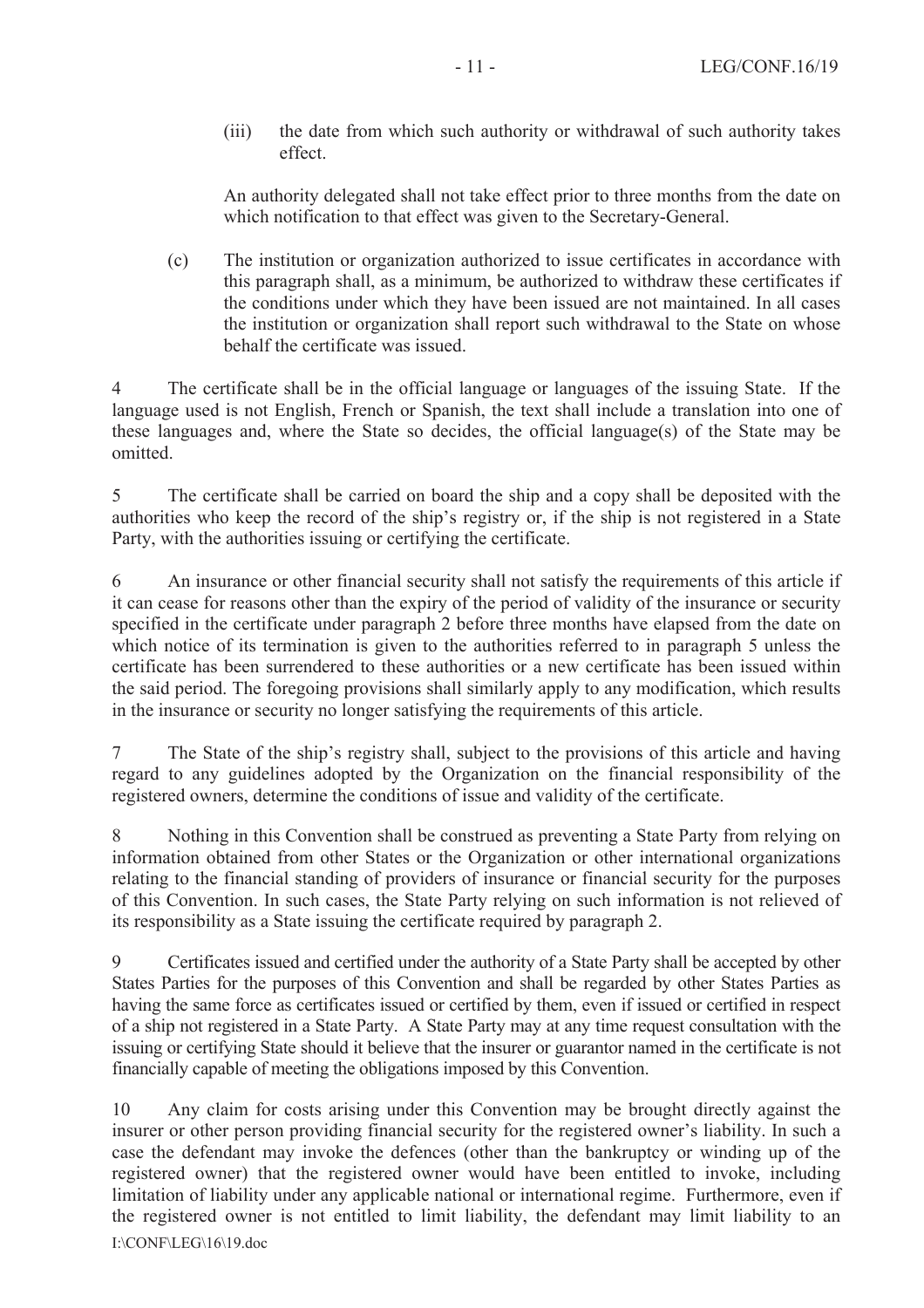amount equal to the amount of the insurance or other financial security required to be maintained in accordance with paragraph 1. Moreover, the defendant may invoke the defence that the maritime casualty was caused by the wilful misconduct of the registered owner, but the defendant shall not invoke any other defence which the defendant might have been entitled to invoke in proceedings brought by the registered owner against the defendant. The defendant shall in any event have the right to require the registered owner to be joined in the proceedings.

11 A State Party shall not permit any ship entitled to fly its flag to which this article applies to operate at any time unless a certificate has been issued under paragraphs 2 or 14.

12 Subject to the provisions of this article, each State Party shall ensure, under its national law, that insurance or other security to the extent required by paragraph 1 is in force in respect of any ship of 300 gross tonnage and above, wherever registered, entering or leaving a port in its territory, or arriving at or leaving from an offshore facility in its territorial sea.

13 Notwithstanding the provisions of paragraph 5, a State Party may notify the Secretary-General that, for the purposes of paragraph 12, ships are not required to carry on board or to produce the certificate required by paragraph 2, when entering or leaving a port in its territory, or arriving at or leaving from an offshore facility in its territorial sea, provided that the State Party which issues the certificate required by paragraph 2 has notified the Secretary-General that it maintains records in an electronic format, accessible to all States Parties, attesting the existence of the certificate and enabling States Parties to discharge their obligations under paragraph 12.

14 If insurance or other financial security is not maintained in respect of a ship owned by a State Party, the provisions of this article relating thereto shall not be applicable to such ship, but the ship shall carry a certificate issued by the appropriate authority of the State of registry, stating that it is owned by that State and that the ship's liability is covered within the limits prescribed in paragraph 1. Such a certificate shall follow as closely as possible the model prescribed by paragraph 2.

## **Article 13**

## **Time limits**

Rights to recover costs under this Convention shall be extinguished unless an action is brought hereunder within three years from the date when the hazard has been determined in accordance with this Convention. However, in no case shall an action be brought after six years from the date of the maritime casualty that resulted in the wreck. Where the maritime casualty consists of a series of occurrences, the six-year period shall run from the date of the first occurrence.

# **Article 14**

## **Amendment provisions**

1 At the request of not less than one-third of States Parties, a conference shall be convened by the Organization for the purpose of revising or amending this Convention.

2 Any consent to be bound by this Convention, expressed after the date of entry into force of an amendment to this Convention, shall be deemed to apply to this Convention, as amended.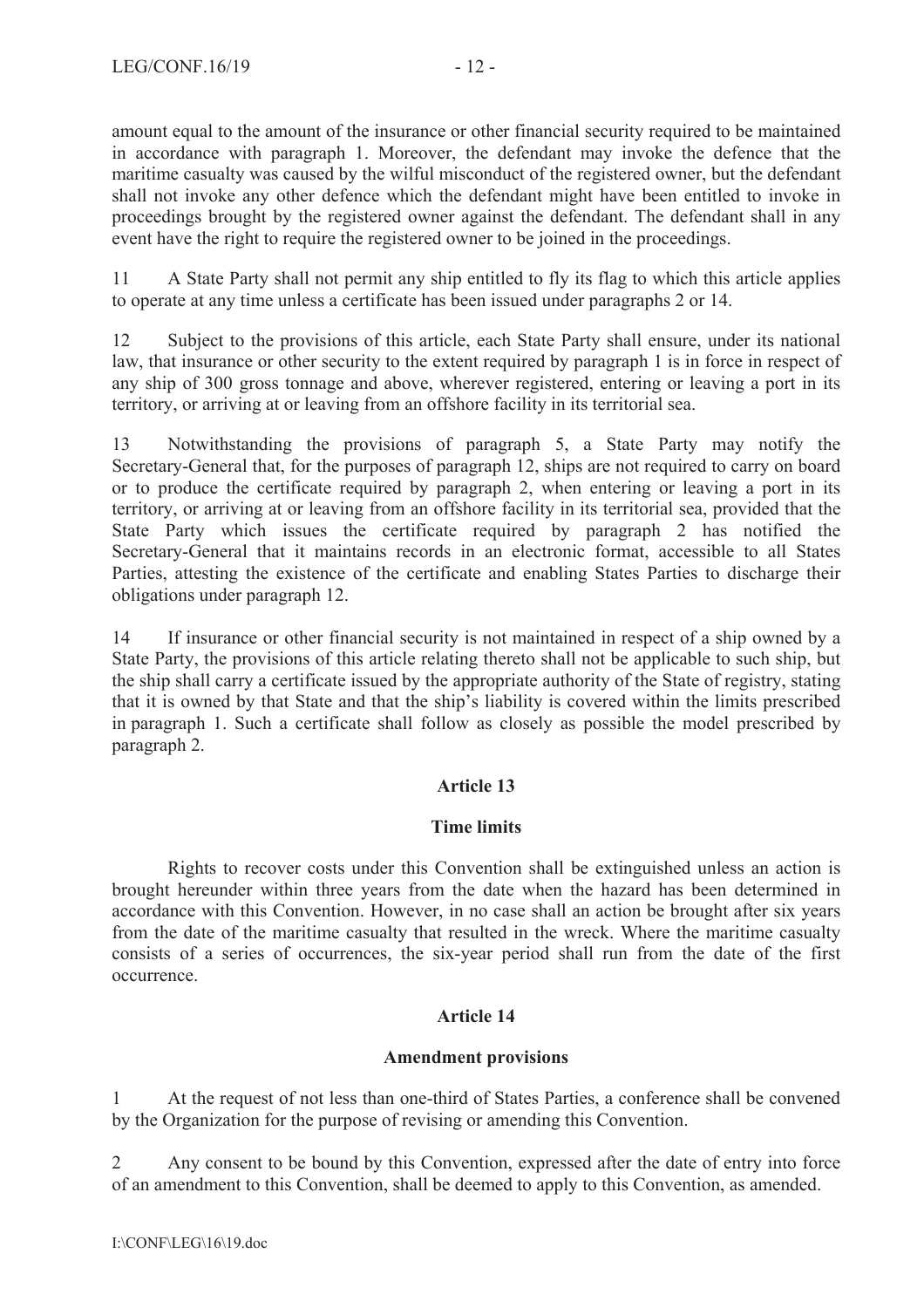### **Settlement of disputes**

1 Where a dispute arises between two or more States Parties regarding the interpretation or application of this Convention, they shall seek to resolve their dispute, in the first instance, through negotiation, enquiry, mediation, conciliation, arbitration, judicial settlement, resort to regional agencies or arrangements or other peaceful means of their choice.

2 If no settlement is possible within a reasonable period of time not exceeding twelve months after one State Party has notified another that a dispute exists between them, the provisions relating to the settlement of disputes set out in Part XV of the United Nations Convention on the Law of the Sea, 1982, shall apply *mutatis mutandis*, whether or not the States party to the dispute are also States Parties to the United Nations Convention on the Law of the Sea, 1982.

3 Any procedure chosen by a State Party to this Convention and to the United Nations Convention on the Law of the Sea, 1982, pursuant to Article 287 of the latter, shall apply to the settlement of disputes under this article, unless that State Party, when ratifying, accepting, approving or acceding to this Convention, or at any time thereafter, chooses another procedure pursuant to Article 287 for the purpose of the settlement of disputes arising out of this **Convention** 

4 A State Party to this Convention which is not a Party to the United Nations Convention on the Law of the Sea, 1982, when ratifying, accepting, approving or acceding to this Convention or at any time thereafter shall be free to choose, by means of a written declaration, one or more of the means set out in Article 287, paragraph 1, of the United Nations Convention on the Law of the Sea, 1982, for the purpose of settlement of disputes under this Article. Article 287 shall apply to such a declaration, as well as to any dispute to which such State is party, which is not covered by a declaration in force. For the purpose of conciliation and arbitration, in accordance with Annexes V and VII of the United Nations Convention on the Law of the Sea, 1982, such State shall be entitled to nominate conciliators and arbitrators to be included in the lists referred to in Annex V, Article 2, and Annex VII, Article 2, for the settlement of disputes arising out of this **Convention** 

5 A declaration made under paragraphs 3 and 4 shall be deposited with the Secretary-General, who shall transmit copies thereof to the States Parties.

## **Article 16**

#### **Relationship to other conventions and international agreements**

Nothing in this Convention shall prejudice the rights and obligations of any State under the United Nations Convention on the Law of the Sea, 1982, and under the customary international law of the sea.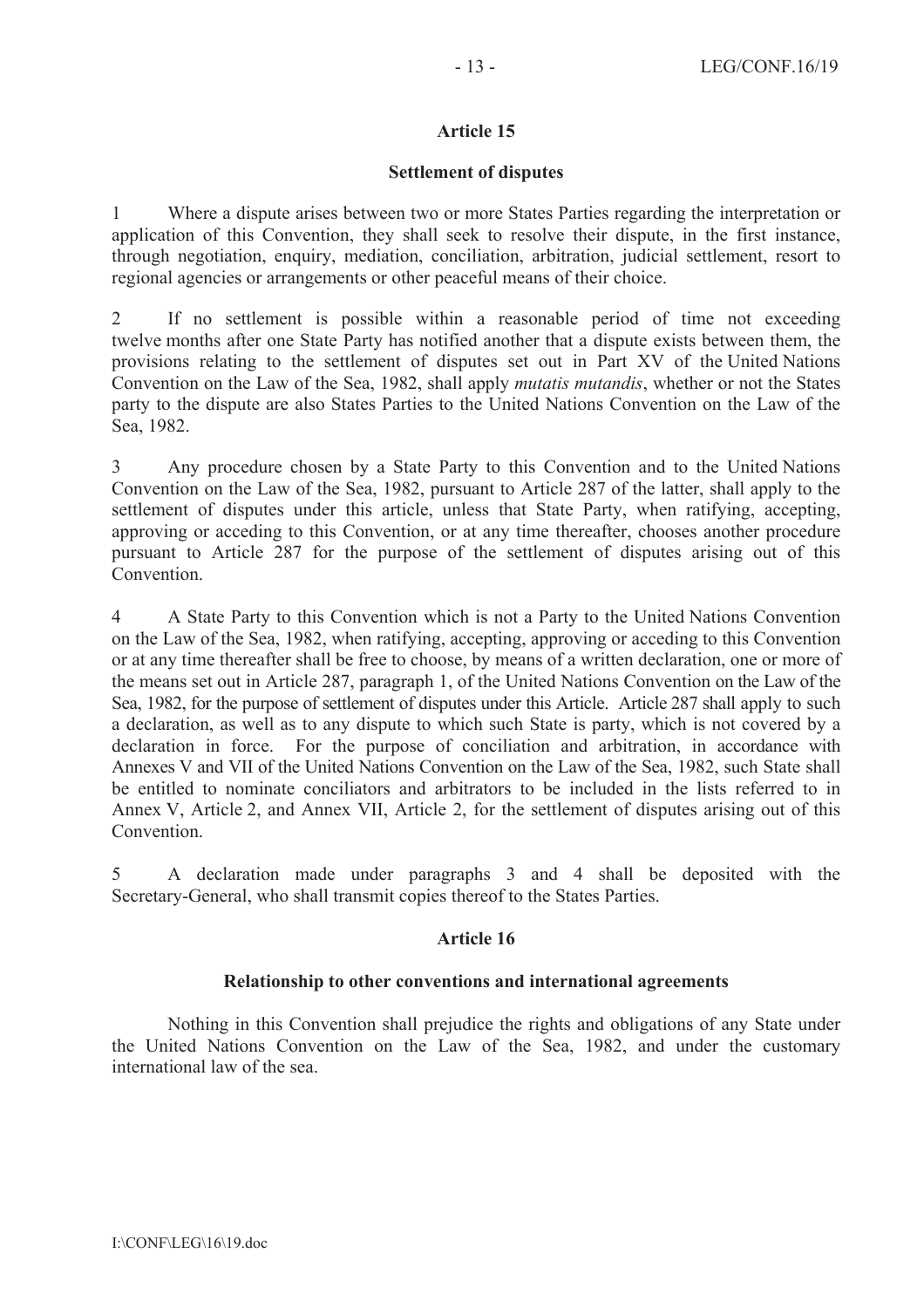#### **Signature, ratification, acceptance, approval and accession**

1 This Convention shall be open for signature at the Headquarters of the Organization from 19 November 2007 until 18 November 2008 and shall thereafter remain open for accession.

- (a) States may express their consent to be bound by this Convention by:
	- (i) signature without reservation as to ratification, acceptance or approval; or
	- (ii) signature subject to ratification, acceptance or approval, followed by ratification, acceptance or approval; or
	- (iii) accession.
- (b) Ratification, acceptance, approval or accession shall be effected by the deposit of an instrument to that effect with the Secretary-General.

#### **Article 18**

#### **Entry into force**

1 This Convention shall enter into force twelve months following the date on which ten States have either signed it without reservation as to ratification, acceptance or approval or have deposited instruments of ratification, acceptance, approval or accession with the Secretary-General.

2 For any State which ratifies, accepts, approves or accedes to this Convention after the conditions in paragraph 1 for entry into force have been met, this Convention shall enter into force three months following the date of deposit by such State of the appropriate instrument, but not before this Convention has entered into force in accordance with paragraph 1.

#### **Article 19**

#### **Denunciation**

1 This Convention may be denounced by a State Party at any time after the expiry of one year following the date on which this Convention comes into force for that State.

2 Denunciation shall be effected by the deposit of an instrument to that effect with the Secretary-General.

3 A denunciation shall take effect one year, or such longer period as may be specified in the instrument of denunciation, following its receipt by the Secretary-General.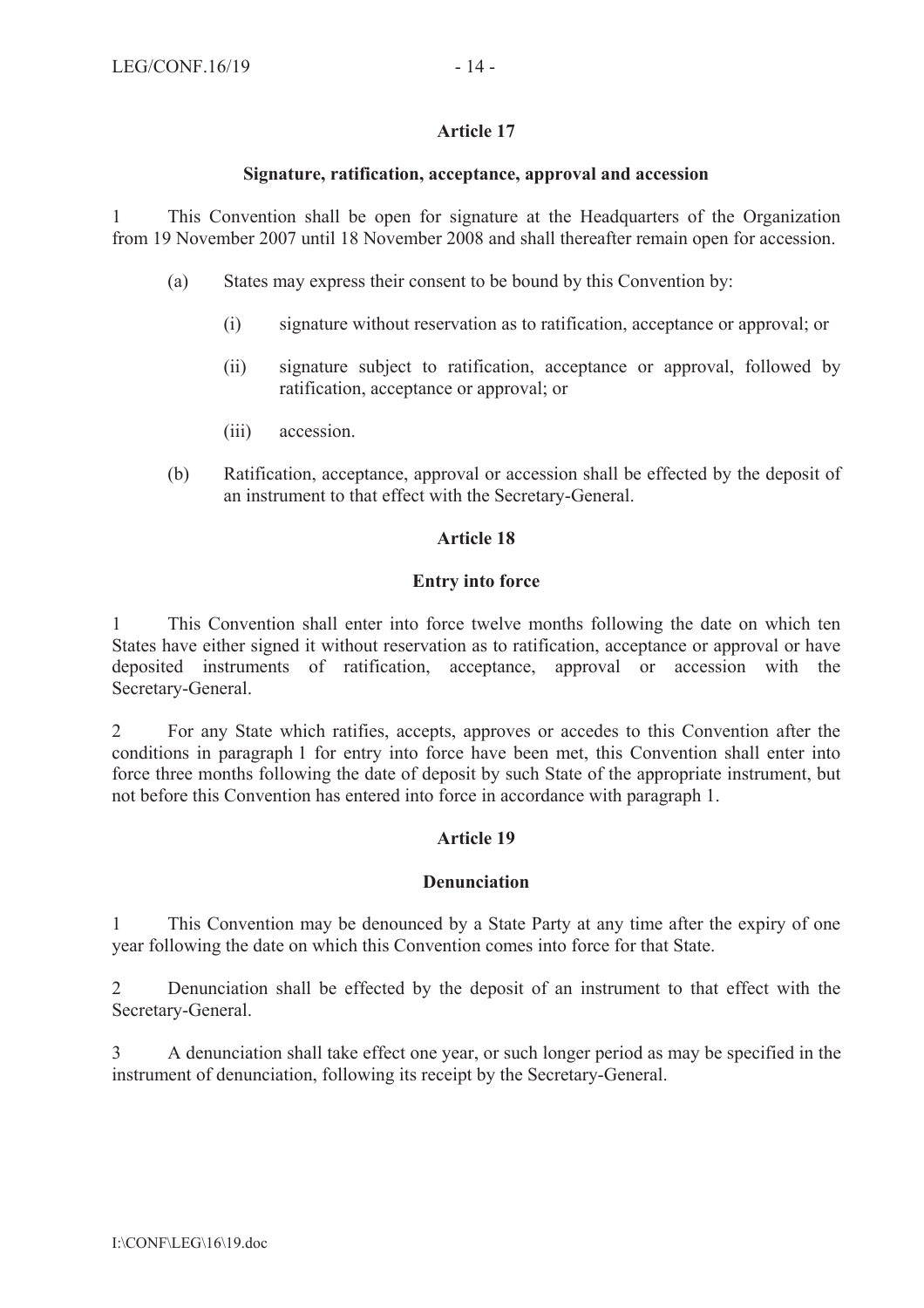# **Depositary**

- 1 This Convention shall be deposited with the Secretary General.
- 2 The Secretary-General shall:
	- (a) inform all States which have signed or acceded to this Convention of:
		- (i) each new signature or deposit of an instrument of ratification, acceptance, approval or accession, together with the date thereof;
		- (ii) the date of entry into force of this Convention;
		- (iii) the deposit of any instrument of denunciation of this Convention, together with the date of the deposit and the date on which the denunciation takes effect; and
		- (iv) other declarations and notifications received pursuant to this Convention;
	- (b) transmit certified true copies of this Convention to all States that have signed or acceded to this Convention.

3 As soon as this Convention enters into force, a certified true copy of the text shall be transmitted by the Secretary-General to the Secretary-General of the United Nations, for registration and publication in accordance with Article 102 of the Charter of the United Nations.

## **Article 21**

## **Languages**

This Convention is established in a single original in the Arabic, Chinese, English, French, Russian and Spanish languages, each text being equally authentic.

DONE IN NAIROBI this eighteenth day of May two thousand and seven.

IN WITNESS WHEREOF the undersigned, being duly authorized by their respective Governments for that purpose, have signed this Convention.

\*\*\*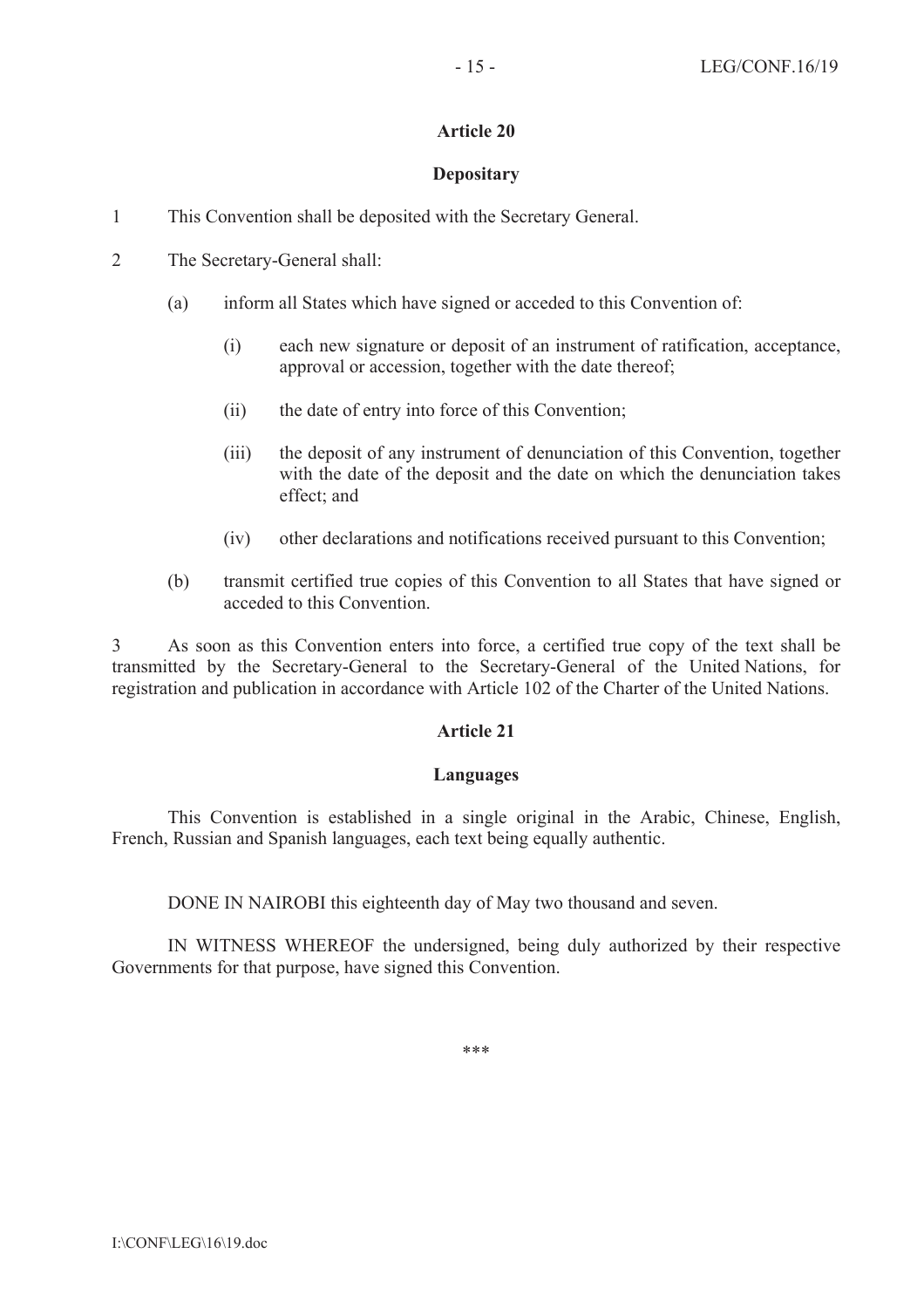### **ANNEX**

#### **CERTIFICATE OF INSURANCE OR OTHER FINANCIAL SECURITY IN RESPECT OF LIABILITY FOR THE REMOVAL OF WRECKS**

Issued in accordance with the provisions of article 12 of the Nairobi International Convention on the Removal of Wrecks, 2007

| Name of Ship | Gross<br>tonnage | Distinctive<br>number<br>or letters | <b>IMO</b> Ship<br>Identification<br>Number | Port of<br>Registry | Name and full<br>address of the principal<br>place of business of the<br>registered owner |
|--------------|------------------|-------------------------------------|---------------------------------------------|---------------------|-------------------------------------------------------------------------------------------|
|              |                  |                                     |                                             |                     |                                                                                           |

This is to certify that there is in force, in respect of the above-named ship, a policy of insurance or other financial security satisfying the requirements of article 12 of the Nairobi International Convention on the Removal of Wrecks, 2007.

Type of Security ….................................................................................................................................

Duration of Security …...........................................................................................................................

Name and address of the insurer(s) and/or guarantor(s)

Name …................................................................................................................................................. Address ….............................................................................................................................................. …............................................................................................................................................................. This certificate is valid until …..................................................................................................

Issued or certified by the Government of …...............................................................................

(Full designation of the State)

#### OR

The following text should be used when a State Party avails itself of article 12, paragraph 3:

The present certificate is issued under the authority of the Government of …......................................

(full designation of the State) by ….............................................. (name of institution or organization)

At ….................................................... On …................................................ (Place) (Date)

> …..................................................................................... (Signature and Title of issuing or certifying official)